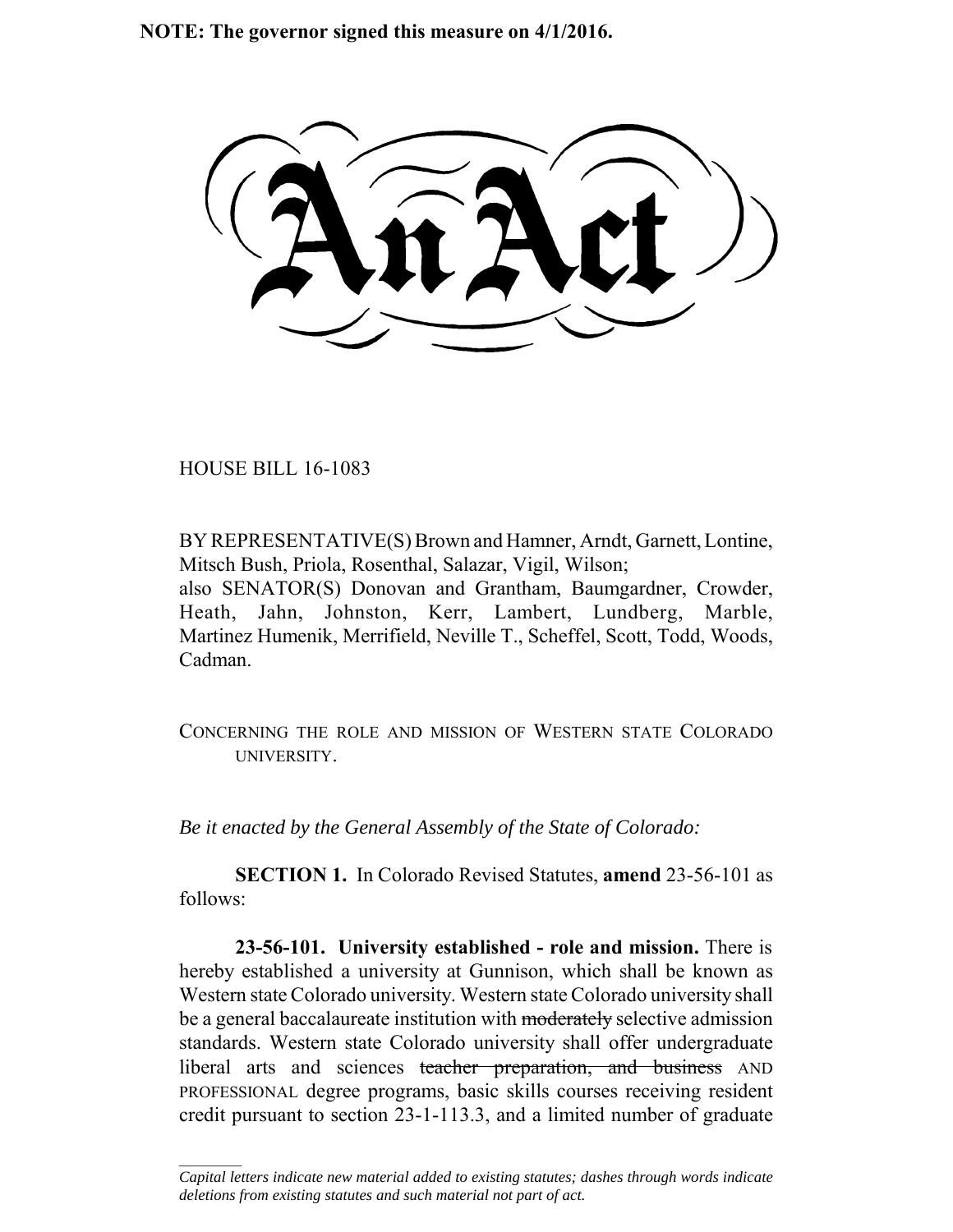programs. Western state Colorado university shall also serve as a regional education provider.

**SECTION 2. Act subject to petition - effective date.** This act takes effect at 12:01 a.m. on the day following the expiration of the ninety-day period after final adjournment of the general assembly (August 10, 2016, if adjournment sine die is on May 11, 2016); except that, if a referendum petition is filed pursuant to section 1 (3) of article V of the state constitution against this act or an item, section, or part of this act within such period, then the act, item, section, or part will not take effect unless